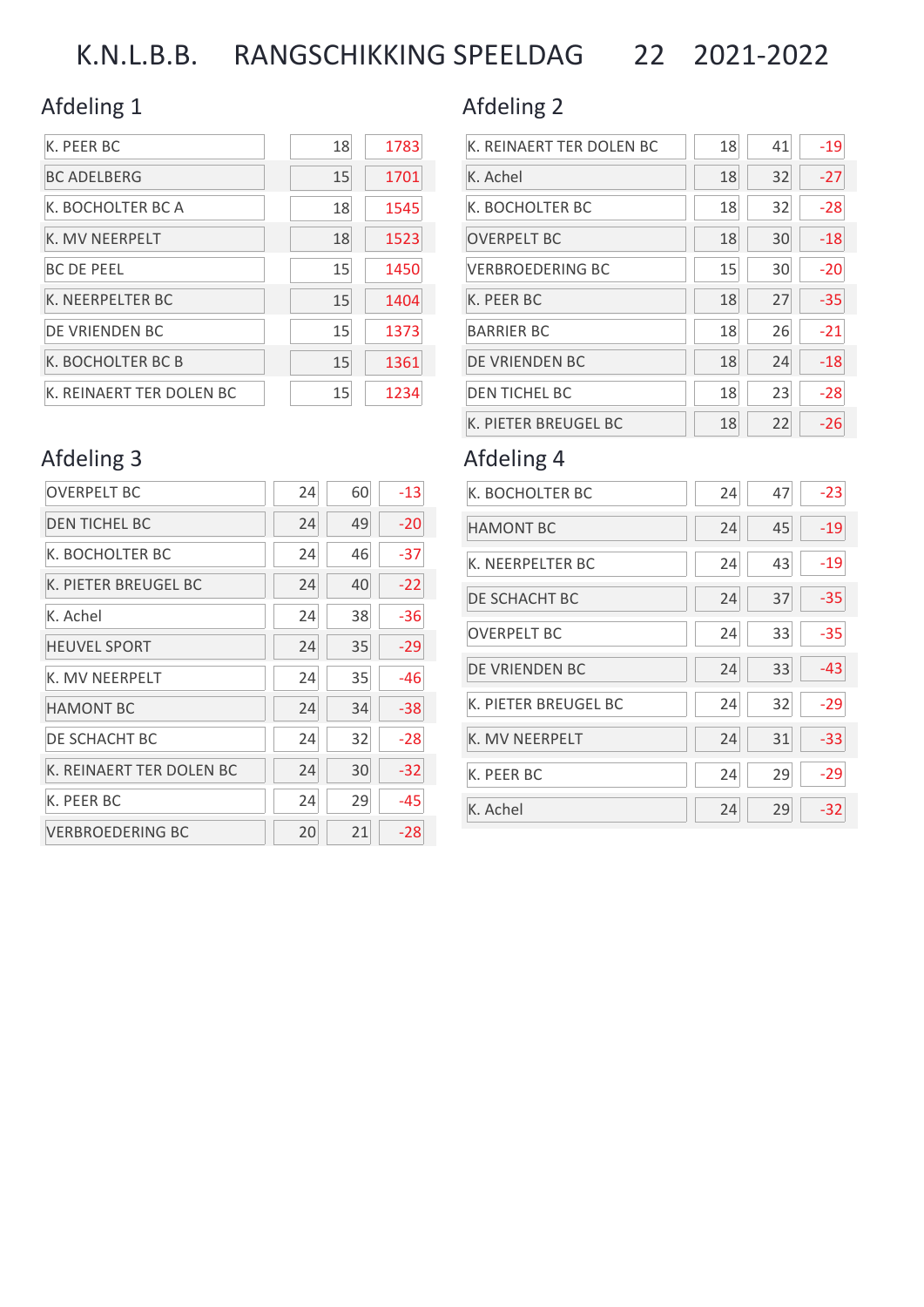|                   | <b>UITSLAG SPEELDAG 22</b>  |            |                      |                         |    |            |                |                  |  |                   |                                |            |                   |                        |          |                          |                 |                     |  |
|-------------------|-----------------------------|------------|----------------------|-------------------------|----|------------|----------------|------------------|--|-------------------|--------------------------------|------------|-------------------|------------------------|----------|--------------------------|-----------------|---------------------|--|
| <b>AFDELING 1</b> |                             |            |                      |                         |    |            |                |                  |  |                   |                                |            |                   |                        |          |                          |                 |                     |  |
|                   |                             | <b>TSP</b> | <b>TMP</b>           | GSP                     | B  | <b>GEM</b> | HR MP          |                  |  |                   |                                | <b>TSP</b> | <b>TMP</b>        | <b>GSP</b>             | Iв       | <b>GEM</b>               |                 | HR MP               |  |
| 11127             | <b>DP</b>                   |            |                      | <b>BC DE PEEL</b>       |    |            |                | 208              |  | 11127             | DK A                           |            |                   | <b>BC DE KETSERS A</b> |          |                          |                 | 255                 |  |
| <b>DP05</b>       | Renckens Cyriel             | 60         | 60                   | 47                      | 19 | 2,47       | 16             | 82               |  | DK10              | Lenaerts Jacobus               | 60         | 60                | 60                     | 19       | 3,15                     | 14              | 115                 |  |
| <b>DP02</b>       | <b>Nuyts Etienne</b>        | 104        | 104                  | 52                      | 25 | 2,08       | 13             | 40               |  | <b>DK26</b>       | <b>Thys Martin</b>             | 72         | 72                | 72                     | 25       | 2,88                     | 14              | 80                  |  |
| <b>DP09</b>       | Bergs Jos <sub>(K)</sub>    | 160        | 160                  | 160                     | 23 | 6,95       | 69             | 86               |  | <b>DK27</b>       | <b>Bertels Eddy</b>            | 148        | 148               | 103                    | 23       | 4,47                     | 26              | 60                  |  |
| 11128             | DK <sub>B</sub>             |            |                      | <b>BC DEKETSERS B</b>   |    |            |                | 437              |  | 11128             | KN                             |            |                   | K. NEERPELTER BC       |          |                          |                 | 288                 |  |
| <b>DK35</b>       | Van Dooren Jan (N)          | 60         | 60                   | 47                      | 25 | $1,88$ 10  |                | 62               |  | KN04              | <b>VALKENBORGH Toon</b>        | 60         | 60                | 60                     | 25       | 2,4                      | 13              | 80                  |  |
| DK03              | Haenen Peter                | 80         | 80                   | 80                      | 19 | 4,21       | 12             | 115              |  | <b>KN21</b>       | <b>VERSCHAKELEN Jean-Pierr</b> | 60         | 60                | 53                     | 19       | $2,78$ 10                |                 | 92                  |  |
| <b>DK09</b>       | Van Tongeren Albert         | 116        | 116                  | 116                     | 7  | 16,57      | 81             | 260              |  | <b>KN01</b>       | VAN HELDEN Jan (K)             | 115        | 115               | 47                     |          | 6,71                     | 19              | 116                 |  |
| 11129             | BO A                        |            |                      | K. BOCHOLTER BC A       |    |            |                | 279              |  | 11129             | AB                             |            |                   | <b>BC ADELBERG</b>     |          |                          |                 | 210                 |  |
| <b>BO27</b>       | <b>VLEESCHHOUWERS Rik</b>   | 72         | 72                   | 72                      | 17 | 4,23       | 13             | 127              |  | AB05              | <b>Wouters Guido</b>           | 80         | 80                | 33                     | 17       | 1,94                     | 13              | 48                  |  |
| BO39              | <b>JANSEN Jos</b>           | 132        | 132                  | 132                     | 27 | 4,88       | 26             | 74               |  | AB22              | Vandeneynde Jacky              | 132        | 132               | 132                    | 27       | 4,88                     | 25              | 74                  |  |
| <b>BO23</b>       | GOOSSENS Jos_(K)            | 145        | 109                  | 97                      | 17 | 5,7        | 26             | 78               |  | AB04              | Van Hout Ludo (K)              | 200        | 150               | 150                    | 17       | 8,82                     | 28              | 88                  |  |
| 11130             | MV                          |            |                      | K. MV NEERPELT          |    |            |                | 280              |  | 11130             | <b>RE</b>                      |            |                   |                        |          | K. REINAERT TER DOLEN BC |                 | 173                 |  |
| <b>MV53</b>       | <b>BRANDTS Pierre (KLN)</b> | 54         | 54                   | 54                      | 20 | 2,7        | 12             | 110              |  | <b>RE47</b>       | <b>VANOPPEN Benny</b>          | 60         | 60                | 26                     | 20       | 1,3                      | 10              | 43                  |  |
| <b>MV03</b>       | <b>JANSSEN Luc</b>          | 80         | 80                   | 64                      | 29 | 2,2        | 12             | 55               |  | <b>RE35</b>       | <b>JANSEN Theo</b>             | 80         | 80                | 80                     | 29       | 2,75                     | 10              | 68                  |  |
| MV48              | COENEN Gerard (K)           | 100        | 100                  | 100                     | 19 | 5,26       | 19             | 115              |  | <b>RE31</b>       | <b>NEYENS Dominique</b>        | 132        | 132               | 78                     | 19       | 4,1                      | 19              | 62                  |  |
| 11131             | PE                          |            |                      | K. PEER BC              |    |            |                | 377              |  | 11131             | BO <sub>B</sub>                |            |                   | K. BOCHOLTER BC B      |          |                          |                 | 208                 |  |
| <b>PE36</b>       | <b>CUYPERS Antoine</b>      | 72         | 72                   | 72                      | 22 | 3,27       | 17             | 90               |  | <b>BO30</b>       | <b>STEPHANI Rik</b>            | 54         | 54                | 48                     | 22       | 2,18                     | 8               | 80                  |  |
| <b>PE50</b>       | <b>MOORS Geert</b>          | 104        | 104                  | 104                     | 14 | 7,42       | 25             | 152              |  | <b>BO35</b>       | <b>GOOSSENS Albert</b>         | 80         | 80                | 28                     | 14       | 2                        | $\vert 9 \vert$ | 50                  |  |
| <b>PE01</b>       | VAES Freddy_(K)             | 130        | 130                  | 130                     | 16 | 8,12       | 27             | 135              |  | <b>BO01</b>       | CLAUWERS Frank (K)             | 145        | 145               | 91                     | 16       | 5,68                     | 25              | 78                  |  |
|                   |                             |            |                      |                         |    |            |                |                  |  | <b>AFDELING 2</b> |                                |            |                   |                        |          |                          |                 |                     |  |
| 12106             | VO                          |            |                      | <b>VERBROEDERING BC</b> |    |            |                | 6                |  | IAC<br>12106      |                                |            |                   |                        | K. Achel |                          |                 |                     |  |
| VO40              | <b>MENTENS Marcel</b>       | 38         | 38                   | 38                      | 22 | 1,72       | 5              | $\overline{2}$   |  | AC28              | <b>VANDEWAL Jason</b>          | 26         | 32                | 20                     | 22       | 0,9                      | 4               | $\mathbf{0}$        |  |
| VO19              | VAN GESTEL Leo              | 44         | 44                   | 44                      | 23 | 1,91       | $\overline{7}$ | $\overline{2}$   |  | AC35              | VOS Michel                     | 44         | 44                | 33                     | 23       | 1,43                     | 6 <sup>1</sup>  | $\mathsf{O}\xspace$ |  |
| VO30              | <b>GEERTS Mario</b>         | 92         | 92                   | 82                      | 15 | 5,46       | 28             | $\overline{2}$   |  | AC39              | <b>VAN ERUM Andre</b>          | 60         | 60                | 60                     | 15       | 4                        | 15              | 4                   |  |
| 12107             | PE                          |            |                      | K. PEER BC              |    |            |                | 9<br>BA<br>12107 |  |                   |                                |            | <b>BARRIER BC</b> |                        |          |                          |                 |                     |  |
| <b>PE30</b>       | <b>SMETS Danny</b>          | 48         | 48                   | 48                      | 8  |            | $6 \mid 16$    | 5                |  | <b>BA10</b>       | <b>GEUBBELMANS Jonny</b>       | 26         | 32                | 5                      | 8        | 0,62                     | $\overline{2}$  | $\mathsf 0$         |  |
| <b>PE08</b>       | <b>SCHEELEN Trudo</b>       | 48         | 48                   | 48                      | 22 | 2,18       | 9              | $\overline{2}$   |  | <b>BA16</b>       | <b>REYNDERS Alex</b>           | 116        | 116               | 101                    | 22       | 4,59                     | 17              | $\overline{0}$      |  |
| <b>PE36</b>       | <b>CUYPERS Antoine</b>      | 72         | 72                   | 72                      | 22 | 3,27       | 14             | $\overline{2}$   |  | <b>BA17</b>       | WIJCKMANS Chris_(K)            | 115        | 115               | 57                     | 22       | 2,59                     | 10              | $\mathbf{0}$        |  |
| 12108             | IDT.                        |            |                      | DEN TICHEL BC           |    |            |                | $6 \mid$         |  | 12108             | OP                             |            |                   | <b>OVERPELT BC</b>     |          |                          |                 | $\overline{2}$      |  |
| DT19              | <b>KEPPENS Jurgen</b>       | 32         | 32                   | 32                      | 15 | 2,13       | 6              | 4                |  | OP07              | PALMERS Jacky                  | 48         | 48                | 32                     | 15       | 2,13                     | 16              | $\mathsf{O}\xspace$ |  |
| DT <sub>06</sub>  | <b>SMULDERS Johnny</b>      | 48         | 48                   | 40                      | 21 | 1,9        | 10             | 0                |  | OP33              | <b>SMETS Luc</b>               | 66         | 66                | 66                     | 21       | 3,14                     | 9               | $\mathbf{2}$        |  |
| DT26              | <b>SNOEKX Guido</b>         | 66         | 66                   | 66                      | 21 | 3,14       | 10             | $\overline{2}$   |  | OP06              | MICHIELSEN Jan                 | 80         | 80                | 79                     | 21       | 3,76                     | 12              | $\mathbf{0}$        |  |
| 12109             | <b>VR</b>                   |            |                      | DE VRIENDEN BC          |    |            |                | 4                |  | 12109             | <b>RE</b>                      |            |                   |                        |          | K. REINAERT TER DOLEN BC |                 | $\vert 4 \vert$     |  |
| <b>VR33</b>       | <b>KUYKEN LEO</b>           | 41         | 41                   | 41                      | 26 | 1,57       | 8              | $\overline{2}$   |  | <b>RE43</b>       | SMEEKENS Joseph                | 48         | 48                | 38                     | 26       | 1,46                     | 9               | $\Omega$            |  |
| <b>VR36</b>       | <b>BASTIAENS Rene</b>       | 48         | 48                   | 48                      | 34 | $1,41$ 12  |                | $\overline{2}$   |  | <b>RE47</b>       | <b>VANOPPEN Benny</b>          | 60         | 60                | 53                     | 34       | 1,55                     | 8               | $\overline{0}$      |  |
| VR02              | <b>FONTEIJN Marc</b>        | 54         | 54                   | 34                      | 20 | 1,7        | 5              | $\Omega$         |  | <b>RE30</b>       | <b>KESTERS Armand</b>          | 80         | 80                | 80                     | 20       |                          | $4$ 15          | $\vert 4 \vert$     |  |
| 12110             | PB                          |            | K. PIETER BREUGEL BC |                         |    |            |                | 2                |  | 12110             | <b>BO</b>                      |            |                   | K. BOCHOLTER BC        |          |                          |                 | $6 \mid$            |  |
| <b>PB19</b>       | <b>DE BEUCKELAER Louis</b>  | 66         | 66                   | 43                      | 25 | $1,72$ 11  |                | $\mathbf{0}$     |  | <b>BO55</b>       | ROOYAKKERS Jean                | 41         | 41                | 41                     | 25       | 1,64                     | $\vert 9 \vert$ | $\mathbf{2}$        |  |
| PB27              | <b>SMEETS Willy</b>         | 72         | 72                   | 72                      | 25 | 2,88 13    |                | 2                |  | BO08              | <b>CLAES Louis</b>             | 44         | 44                | 36                     | 25       | 1,44                     | 5 <sub>l</sub>  | $\overline{0}$      |  |
| <b>PB03</b>       | LUYS Frans                  | 72         | 72                   | 41                      | 15 | 2,73       | 8 <sup>1</sup> | $\overline{0}$   |  | <b>BO11</b>       | <b>EERLINGS Michel</b>         | 54         | 54                | 54                     | 15       |                          | $3,6$ 11        | $\overline{4}$      |  |
|                   |                             |            |                      |                         |    |            |                |                  |  |                   |                                |            |                   |                        |          |                          |                 |                     |  |